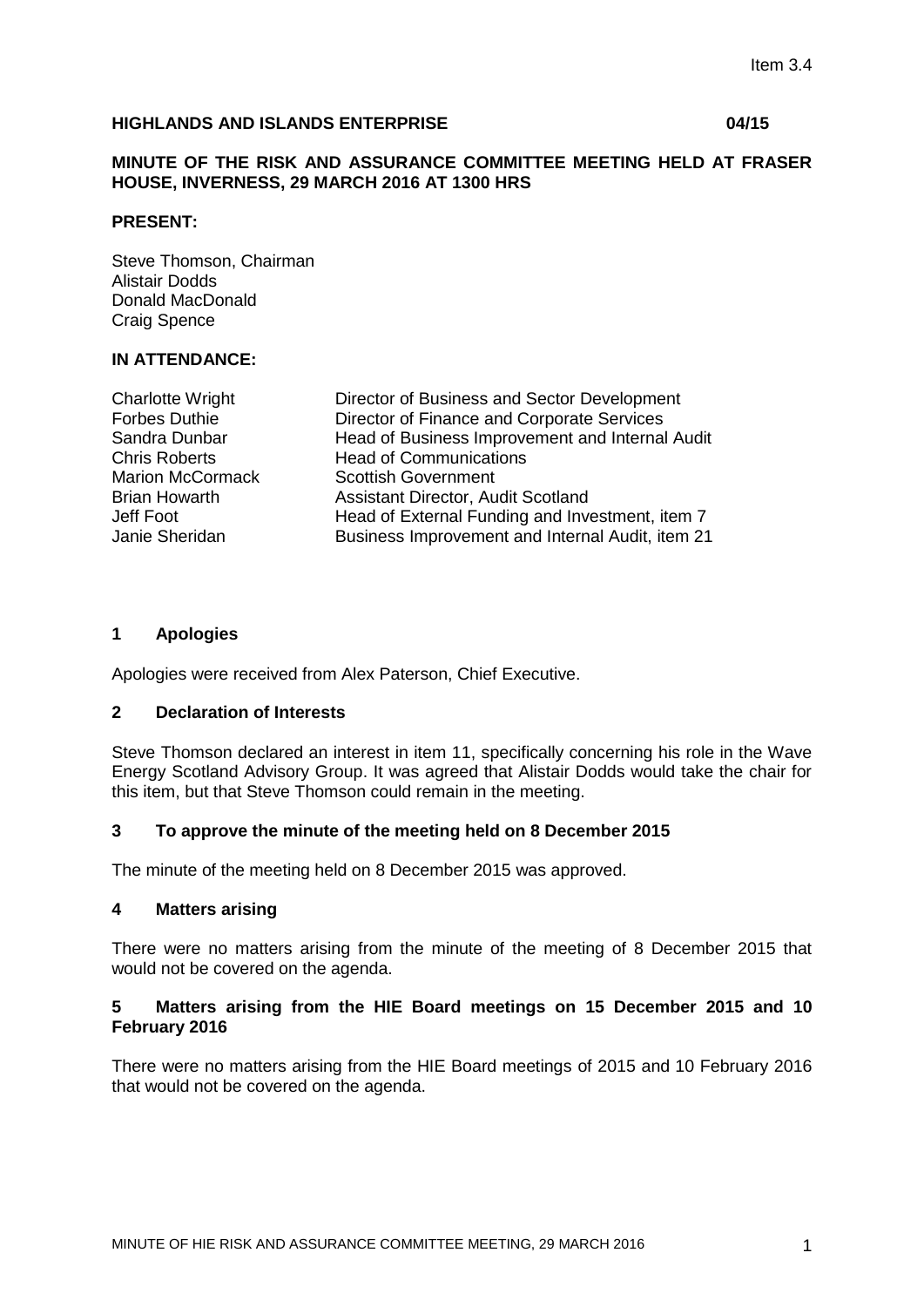## **ANNUAL ACOUNTS**

## **6 Annual accounts update**

The Director of Finance and Corporate Services updated the Committee on the timetable for preparing HIE's annual accounts for 2015/16. It was noted that a first draft of the accounts was due to be presented to Audit Scotland on 27 June 2016, and that Audit Scotland would be on site in Inverness from that date through to 29 July. It was noted that accounts for HIE subsidiary Wave Energy Scotland (WES) would be included, and that EY had been engaged to audit and prepare these. Two changes were highlighted: replacing the previous Management Commentary with a new Performance Report, Accountability Report and Financial Statements section; and the adoption of IFRS 13 Fair Value Measurement which was expected to generate a number of additional disclosure notes in respect of HIE's financial assets.

The accounts are scheduled to be laid before the Scottish Parliament on 30 September.

# **7 Update on review of HIE shareholdings and investment portfolio**

## *Jeff Foot joined the meeting.*

The Head of External Funding and Investment introduced a paper summarising progress to date in restructuring HIE's portfolio of share investments. The Committee welcomed the update and the Chairman expressed their thanks to the Head of External Funding and Investment for the considerable progress which had been achieved since summer 2011, when this process was initiated, to align HIE's shareholding more closely with current objectives.

## *Jeff Foot left the meeting.*

## **8 Approach to significant transactions reviews for 2015/16**

The Head of Business Improvement and Internal Audit (BIIA) presented a paper describing the BIIA team's recommended approach to review significant transactions in 2015/16. This annual review is the most significant piece of assurance work carried out by the BIIA team. The recommended approach in 2015/16 was similar to previous years, with the additional inclusion of HIE subsidiary Wave Energy Scotland (WES). All Block A HIE and WES projects between 1 April and 31 December 2015, with transactions of £400k or more, would be subject to review. In January and February 2016, it was considered appropriate to lower the threshold to include projects of £200k. Auditor judgment would identify any additional projects that might be considered high risk. All in-year Block B transactions of £200k or more would be subject to review.

In discussion, it was noted that Block A expenditure at every level is monitored actively inyear, with HIE's Leadership Team receiving weekly updates and the Finance team working closely with budget holders across the organisation. The Head of BIIA confirmed significant transaction reviews were only part of the wider assurance activity and that a range of other assurance measures were in place to monitor activity across business units. Specifically it was noted that salary expenditure has been subject to separate reviews as part of the Internal Audit plan.

The Committee endorsed the recommended approach.

# **9 HIE approach to annual assurance**

For the Committee's information, the Head of Business Improvement and Internal Audit (BIIA) outlined the approach which HIE planned to take to its annual assurance process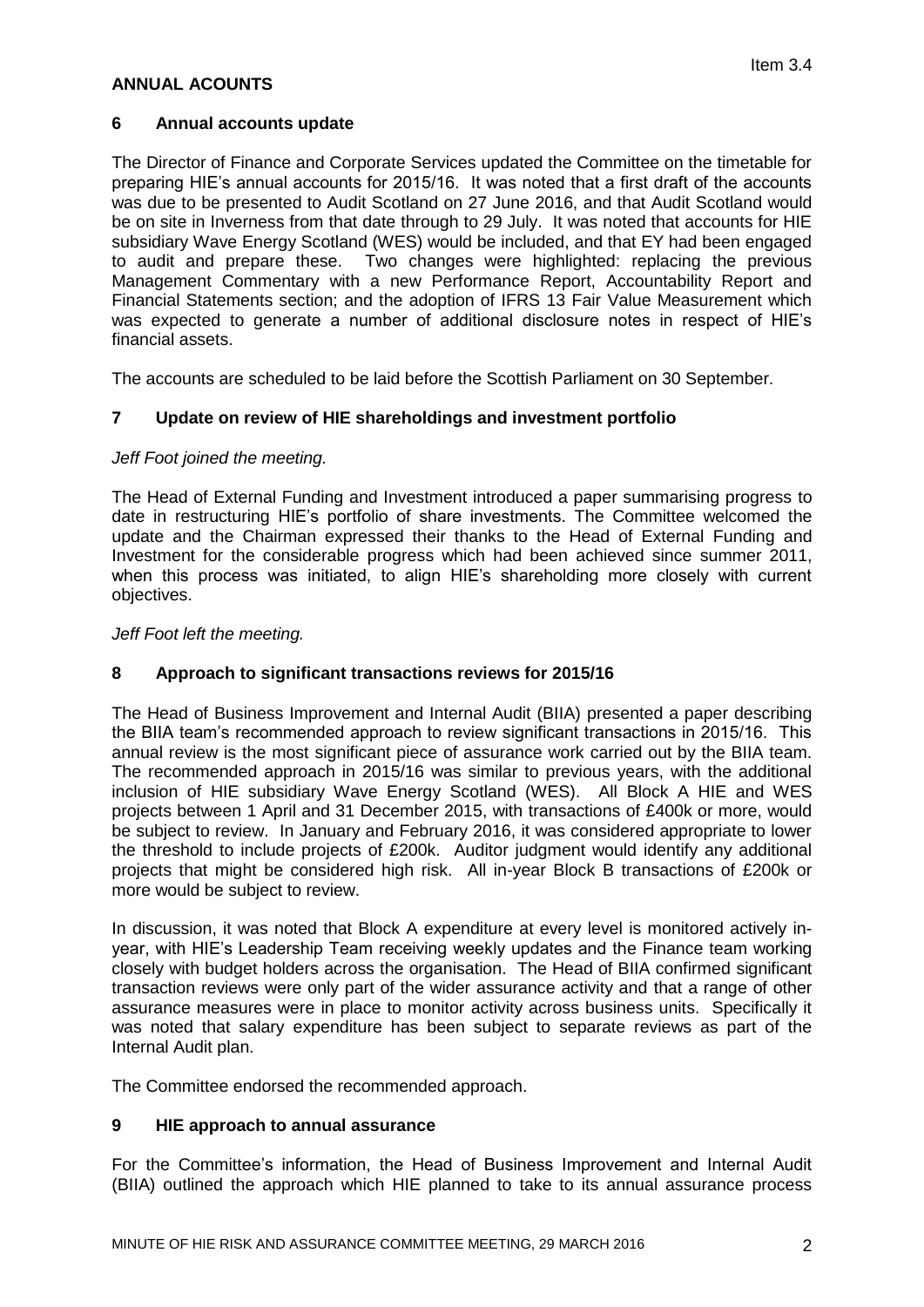covering 2015/16. It was noted that HIE would use this approach to compile a return on annual assurance for submission to the Scottish Government for inclusion as part of the wider Government assurance process.

## **EMERGING ISSUES**

## **10 Risk Register**

The Committee welcomed the latest HIE Risk Register, dated January 2016, which had been considered by the HIE Board at its meeting in February 2016. This identified a total of 7 tactical risks and 16 strategic risks that HIE had identified and was currently tracking and treating.

In discussion, the risks associated with ensuring delivery models appropriately support the delivery of benefit from community asset ownership for example arising from Community Broadband activity, was raised and potential refinement to the existing risk suggested. In addition it was suggested that an additional risk be considered, highlighting the effects of potential economic uncertainties which could arise from the upcoming UK referendum on EU membership.

The Committee also noted that they would welcome an update on CBS activity at a future meeting.

## **11 Wave Energy Scotland (WES): Governance arrangements**

*Steve Thomson having declared an interest, consideration of this item was chaired by Alistair Dodds.*

The Head of Business Improvement and Internal Audit (BIIA) reminded the Committee of the previous considerations and agreement which confirmed the creation of WES as a separate entity operating as a HIE subsidiary and presented a paper detailing further legal advice which HIE had procured following consideration of WES governance arrangements by both the Leadership Team and Risk and Assurance Committee. The most significant matter for HIE concerned the key protections the agency would be afforded in its capacity as sole member of the company Wave Energy Scotland Ltd.

The Committee noted the advice that HIE has full control over the actions of WES, and agreed that the Memorandum and Articles of Association, and Service Agreement should now proceed to be finalised by HIE and submitted to the WES Board for approval. As previously agreed, it was noted that the Operating Agreement would not be finalised until WES's VAT position was resolved. In addition, the Committee approved the adoption of a template letter of appointment for WES directors.

The paper also reported that Steve Thomson's current appointment as Chair of the WES Advisory Group, due to conclude at the end of March 2016, was planned to be extended for a further year (with an option to extend for one more year following this). This would enable a period of review to be undertaken, which was intended to be followed by the appointment of an external Chair.

*With this item concluded, Steve Thomson resumed chairing the meeting.*

### **12 Update on current court cases**

The Head of Business Improvement and Internal Audit provided a verbal update to brief the Committee on the status of two current court cases that are included in the HIE Risk Register.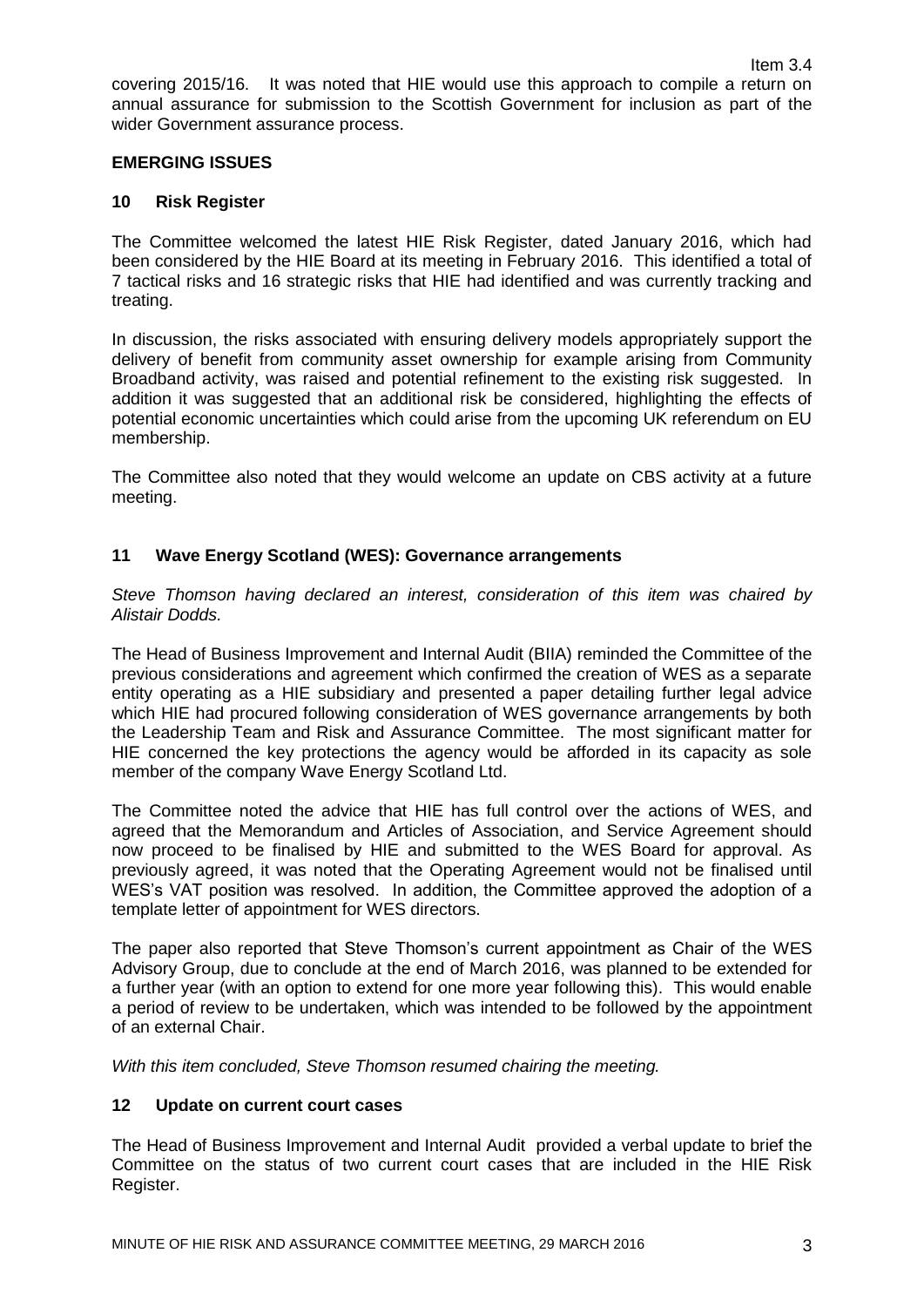## **13 Framework agreement between HIE and the Directorate for Economic Development**

The Committee noted the contents of the new Framework Agreement between HIE and the Scottish Government Directorate for Economic Development. It is a requirement for every non-departmental public body in Scotland to have in place such an agreement, which replaces the previous Management Statement and Financial Memorandum. Key areas of change were noted by the Committee. Audit Scotland also offered separately to review wording relating to external auditors, and will discuss this directly with the Directorate.

# **14 Business Development Bank update**

The Director of Business and Sector Development explained the context of correspondence received from the Deputy First Minister and relating to the Scottish Government's plans to establish a new Scottish Business Development Bank. This service had been designed to fill a gap in the current provision of funding for SMEs, and was being introduced as part of a parcel of measures from the Scottish Government to improve access to finance for businesses across the country.

# **15 Election guidance**

The Head of Communications presented guidance concerning the conduct of HIE staff and Board members during the current period leading up to elections to the Scottish Parliament on 5 May 2016. HIE's guidance had been prepared in line with national measures affecting civil servants and staff and directors of agencies throughout Scotland. It had come into effect on 24 March and had been promoted through the intranet. Guidance relating to the upcoming UK referendum on EU membership was anticipated and would also be implemented when received.

# **PLANNED ACTIVITY**

# **16 BIIA report on activity to 31 January 2016**

The Head of Business Improvement and Internal Audit presented the latest report on the BIIA team's assurance activity, covering the 10 months to 31 January 2016. The Committee welcomed in particular progress which had been made in enabling and delivering new ways of working within HIE, including the role of a new Leaders for Change internal group; the impending move of Inverness and Dingwall staff to custom-built, shared premises on Inverness Campus, and the use of Objective Connect as a data sharing platform, both internally and externally. The Head of BIIA underscored the importance of ensuring that improved internal systems were designed from the outset to create customer benefits, and that progress towards this aim would be covered in the Digital HIE update to the Committee (item 21).

## **17 Audit Scotland annual plan**

The Assistant Director of Audit Scotland presented the national auditor's 2015/16 annual audit plan for Highlands and Islands Enterprise. The plan reflected risks and priorities facing HIE; national risks relevant to local circumstances in the Highlands and Islands; any impact from changing audit and accounting standards, and issues brought forward from previous audit reports. Planned activity in 2015/16 would include an audit of HIE's financial statements; a review of HIE's financial management arrangements and financial sustainability; an assessment of governance and performance arrangements in key areas, and local follow-up on Audit Scotland's national report, *Scotland's Public Sector Workforce*. It was noted that 2015/16 would be led by the Assistant Director and would be the final audit to be undertaken through the current five-year programme.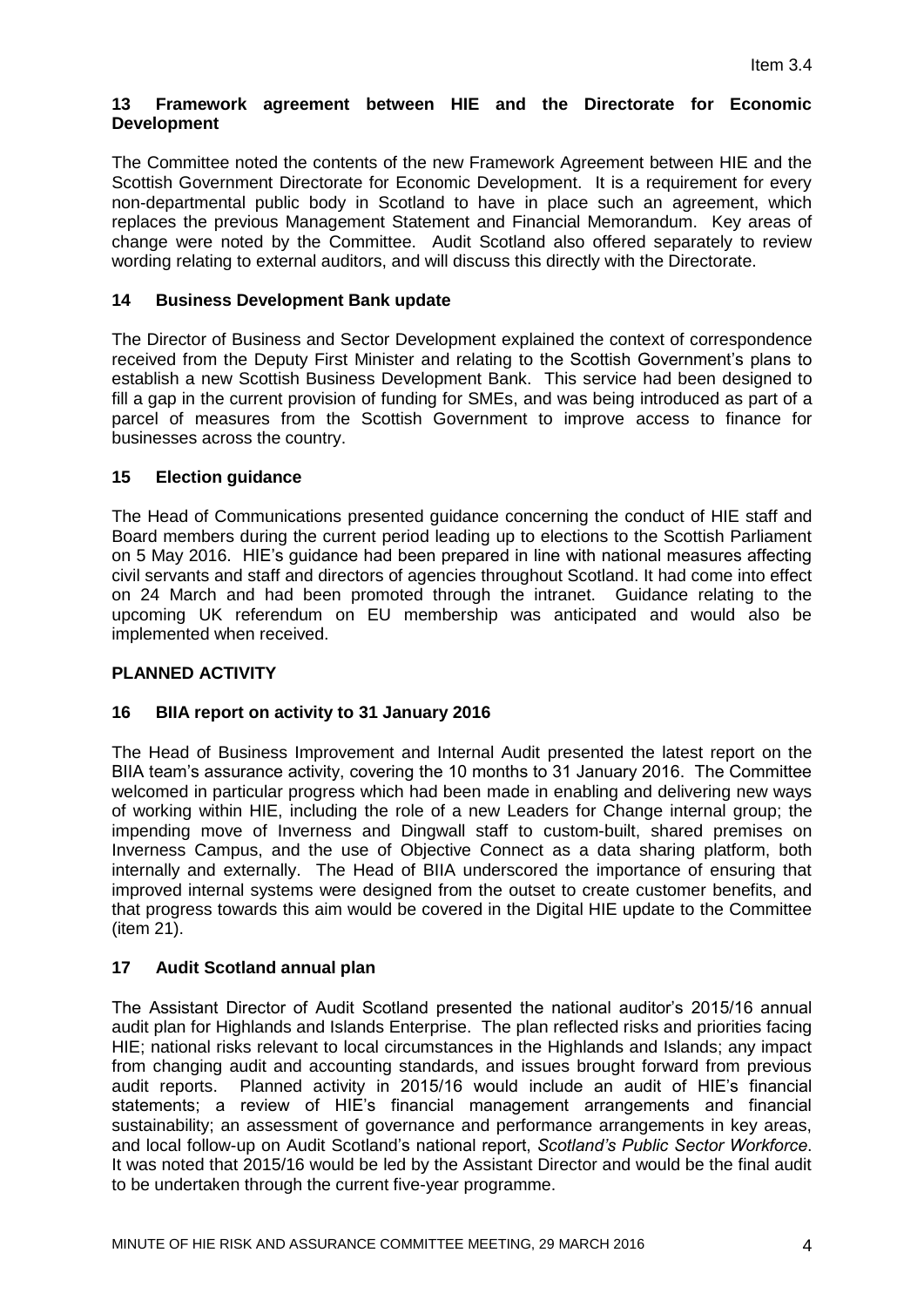The Committee noted that the plan specified provision for an external review of HIE's internal audit function. The Head of BIIA confirmed this review had been carried out in the past by the Scottish Government's internal audit team and designed as a peer-to-peer review to examine the effectiveness of HIE's audit function as a whole, rather than scrutinising individual audits. As such, it was complementary to the work carried out by Audit Scotland. The Head of Business Improvement and Internal Audit confirmed that this review would take place within the next 3 year programme of activity.

The Committee thanked Audit Scotland for this update.

## **18 HIE approach to Regionally Significant Investments**

The Head of Business Improvement and Internal Audit presented a paper outlining HIE's updated approach on identifying and managing Regionally Significant Investments (RSIs); which are specifically designed to create new opportunities delivering significant, long-term benefits for the Highlands and Islands. The paper included a list of current RSIs across the region, and the template used for monitoring their progress and benefits realisation.

Members requested that information on lessons learned from the management and delivery of RSIs, which currently are considered by HIE's Leadership Team, should also be presented to the Risk and Assurance Committee, particularly those concerning projects which had received Board approval. This was agreed.

## **19 HIE approach to EU compliance**

The Head of Business Improvement and Internal Audit presented a paper describing HIE's approach to EU compliance, which is reviewed regularly by BIIA to ensure compliance with the Commission's regulatory requirements. HIE's Data Centre and Planning and Partnerships team work alongside BIIA in complementary roles, which include providing guidance and training for staff, carrying out assurance reviews, and liaising with external auditors on issues affecting EU funding and the interpretation and application of State Aid regulations.

It was noted that the new European Structural and Investment (ESI) programme was expected to create a significantly increased compliance role for HIE, which would also be required to provide audit reviews for Community Broadband Scotland projects receiving funding through the Scottish Rural Development Programme (SRDP). In addition, HIE was required to audit the work of Visit Scotland in relation to HIE's business competitiveness strategic intervention.

Taking account of this anticipated increase in activity, the Committee supported a proposal that discrete elements of audit and compliance work should be undertaken by external contractors, noting that some costs were expected to be reclaimed through the relevant EU programmes.

*Donald MacDonald left the meeting at this point, 1456 Hrs.*

## **20 Information Systems Assurance strategy and delivery**

The Committee welcomed a paper describing a joint approach to assurance activity proposed by HIE, Scottish Enterprise and Skills Development Scotland as partners in a shared service arrangement for information services. The Head of Business Improvement and Internal Audit explained that the approach was focused on risk and aimed to maximise opportunities for collaboration between the partners, while avoiding unnecessary duplication and providing for the most effective and efficient use of resources. In response to questions,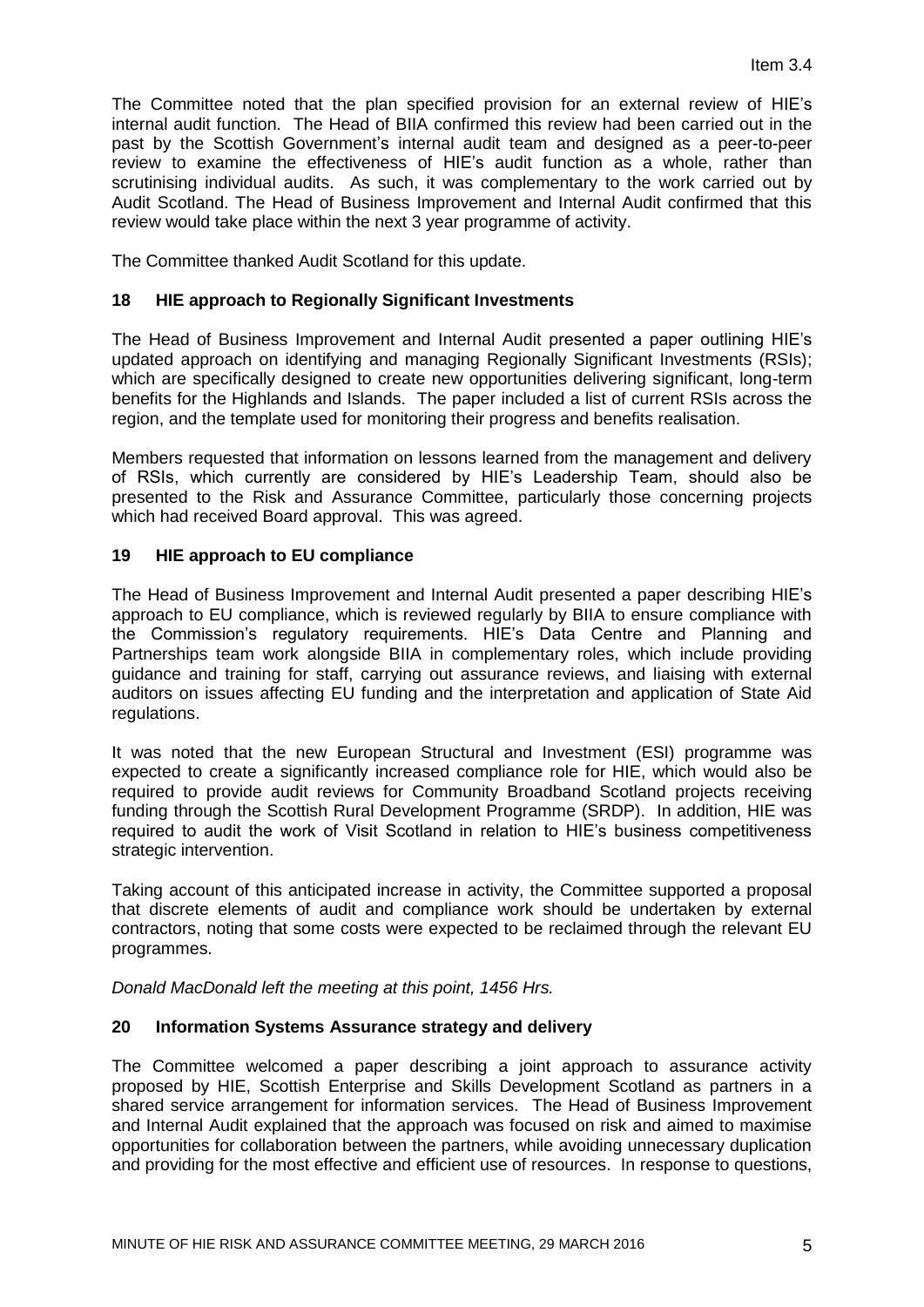it was confirmed that the approach was intended also to identify improvements which had been achieved through investment in technology across the three organisations.

An initial strategic delivery plan for 2016/19 was included in the paper and identified areas of annual audit focus. The Head of BIIA noted that comments would be welcomed from Audit Scotland with respect to this approach.

# **21 Digital HIE update**

## *Janie Sheridan joined the meeting.*

The Risk and Assurance Committee welcomed an update on progress in delivering the Digital HIE strategy across the organisation. The most significant business improvement activity currently being progressed in the agency, Digital HIE aims to embrace digital opportunities to transform how HIE delivers services and products and engages with internal and external customers and with partners.

In particular, the presentation noted the introduction of the Objective Connect data sharing and collaboration platform which HIE was using with partners and clients, and the development of web apps to enable account managed clients to benefit from easy access to specialist advice and be assessed for HIE support to enable growth. A new intranet was being developed at pace, and due for delivery mid-April. A cloud-based service for clients and staff, My Knowledge and Insights, was progressing well and HIE was maintaining close involvement and alignment with the key national digital initiative mygov.scot. A new post of Head of Marketing had been filled which would support this strand of the strategy in particular.

The Committee stressed the need to consult external clients, and it was confirmed that HIE had accessed Scotland-wide customer intelligence to inform development so far. Consideration was now being given as to how best to conduct bespoke research from HIE's own customers and partners.

*Marion McCormack left the meeting at this point, 1520 Hrs. Janie Sheridan left the meeting.*

## **22 New ways of working principles**

The Head of Business Improvement and Internal Audit presented a set of principles which had been developed to assist the successful delivery of new ways of working across HIE, including benefiting from digital opportunities. The Committee noted the principles, which had been endorsed by HIE's Leadership Team.

## **23 Governance environment update – bribery, fraud, gifts and hospitality**

The Head of Business Improvement and Internal Audit distributed copies of a leaflet which had been prepared following a review of HIE's governance environment, and presented updated policies covering gifts and hospitality, and fraud, bribery and corruption. Both policies had been reviewed against new legislation and best practice.

The Committee welcomed the leaflet and updated policies.

### **STANDING ITEMS**

## **24 AOB**

This meeting was the last to be attended by Steve Thomson and Craig Spence, whose terms as HIE Board members would conclude on 31 March. Both members expressed their